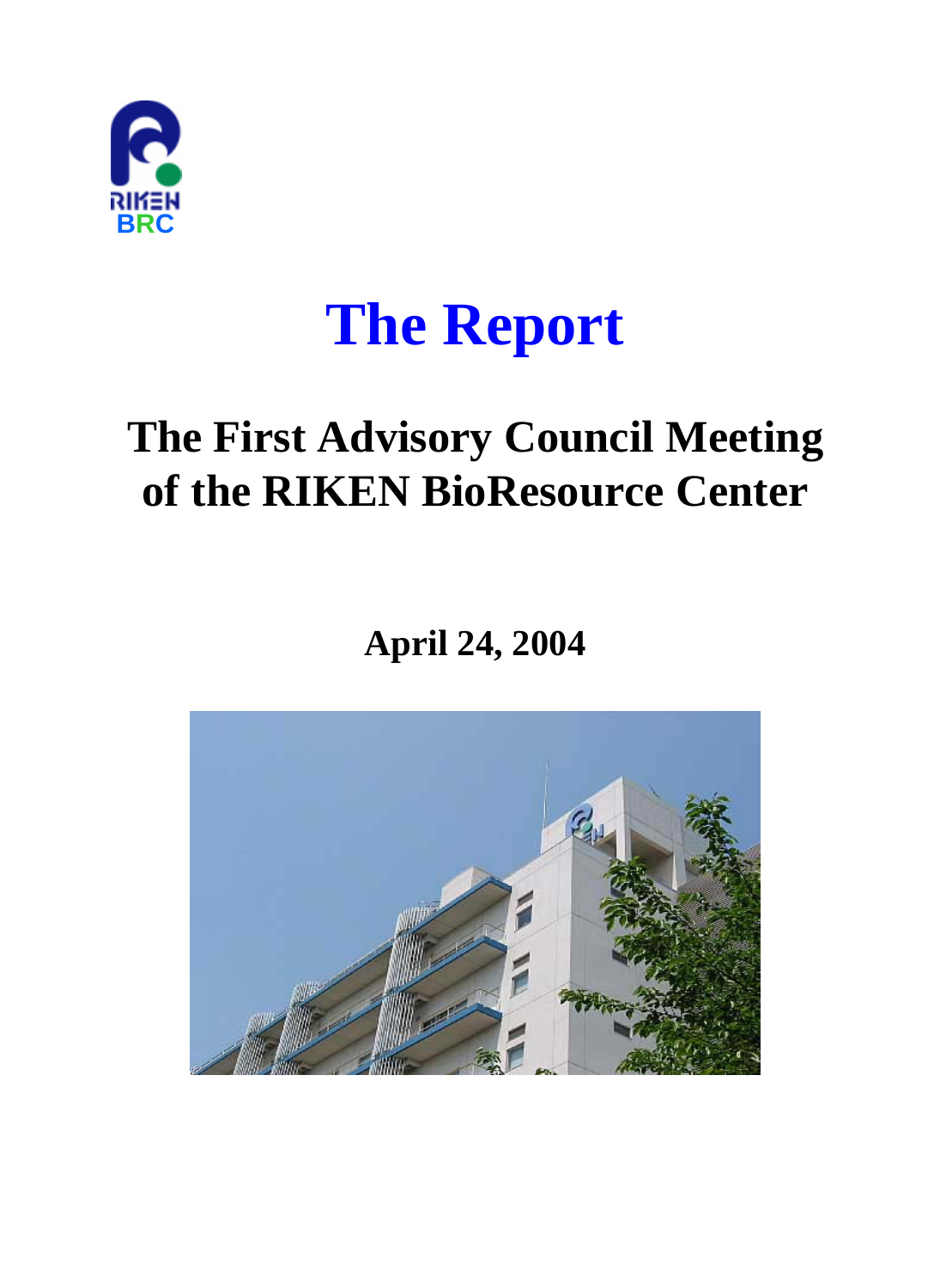## The First Advisory Council Meeting of the RIKEN BioResource Center

March 1-3, 2004 RIKEN Tsukuba Institute



Dr. Ogura Dr. Miyoshi Dr. Kobayashi Dr. Abe Dr. Fukami Dr. Obata Dr. Moriwaki Dr. Yokoyama Dr. Doi Dr. Nakamura

Dr. Koornneef Dr. Kuroki Dr. Sugano Dr. Nagai Dr. Guenet Dr. Brown Dr. Takahata

Three Council Members, Drs. Eguchi, Old and Paigen, were absent from the picture but participated in the meeting through mail review and discussion.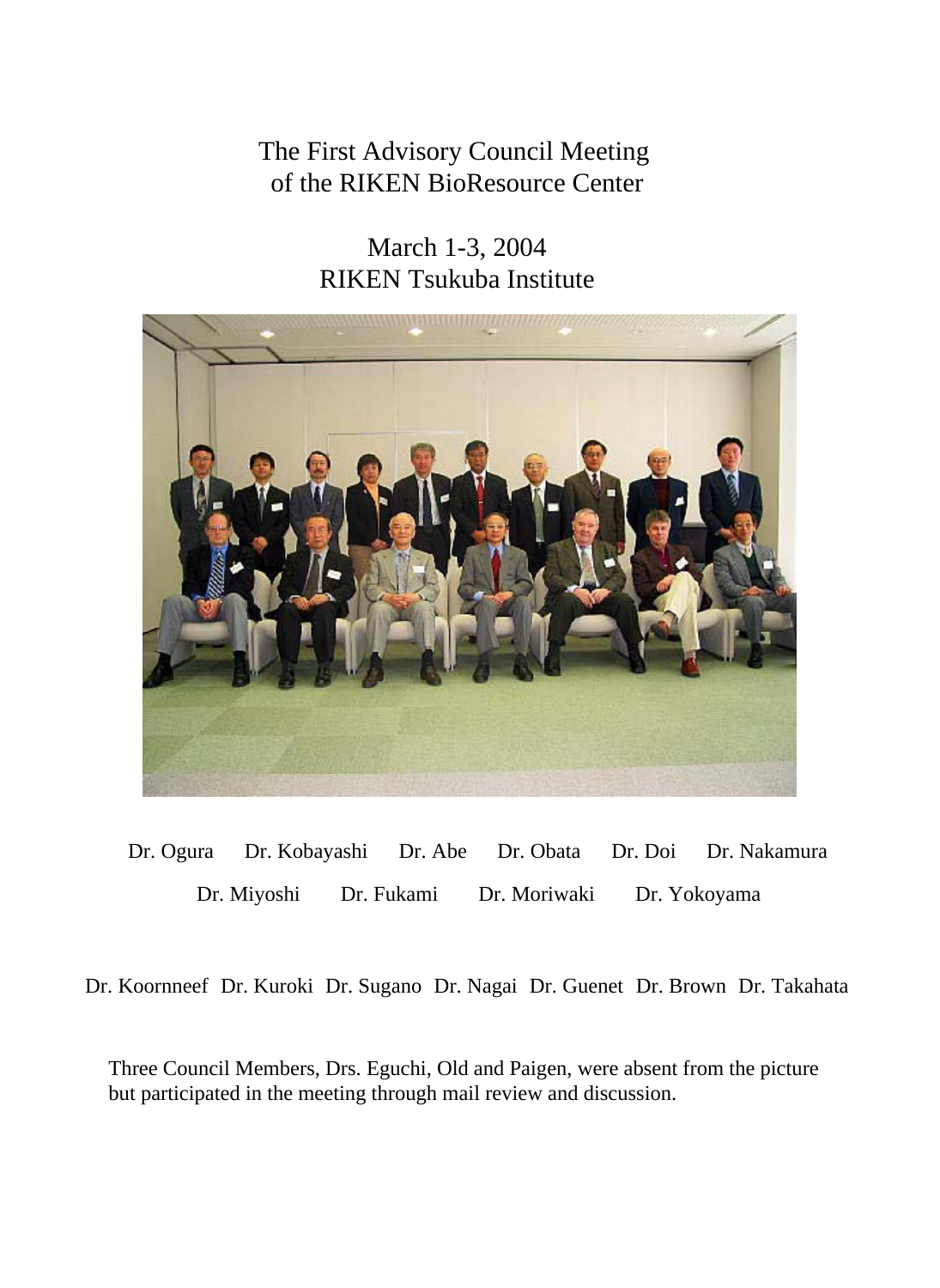## **List of the RIKEN BioResource Center Advisory Council Members**

| Dr. Stephen D.M. Brown  | President<br>Mouse Genome Center, Medical Research Council,<br>U.K.                                   |
|-------------------------|-------------------------------------------------------------------------------------------------------|
| Dr. Goro Eguchi         | President<br>Educational College of Shokei,<br>Japan                                                  |
| Dr. Jean-Louis Guenet** | Director<br>Unite de Genetique des Mammiferes, Institute Pasteur,<br>France                           |
| Dr. Maarten Koornneef   | Professor<br>Laboratory of Plant Genetics, Wageningen University,<br>Netherlands                      |
| Dr. Toshio Kuroki       | President<br>Gifu University,<br>Japan                                                                |
| Dr. Yoshitaka Nagai*    | President<br>Mitsubishi Kagaku Institute of Life Sciences,<br>Japan                                   |
| Dr. Lloyd J. Old        | Institute Director & CEO<br>Ludwig Institute for Cancer Research,<br>U.S.A                            |
| Dr. Kenneth Paigen      | <b>Former President</b><br>The Jackson Laboratory,<br>U.S.A                                           |
| Dr. Haruo Sugano        | Director Emeritus<br>The Cancer Institute of the Japanese Foundation<br>for Cancer Research,<br>Japan |
| Dr. Naoyuki Takahata    | <b>Vice President</b><br>The Graduate University For Advanced Studies,<br>Japan                       |
| * Chairperson           |                                                                                                       |

\*\* Vice Chairperson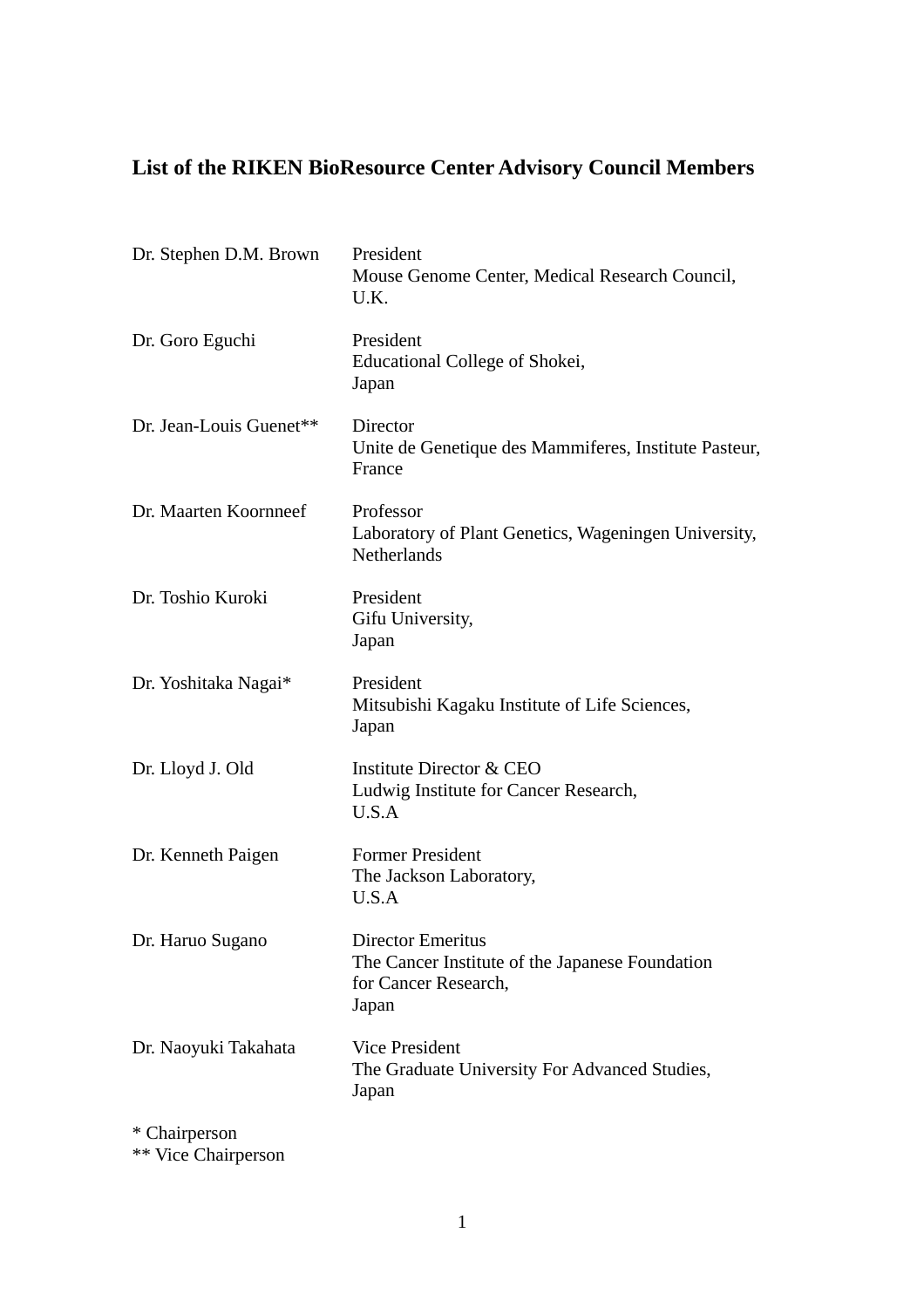## **The Report**

#### **The First Advisory Council Meeting of the RIKEN BioResource Center March 1-3, 2004**

#### **Item 1. GENERAL COMMENTS AND RECOMMENDATIONS ON THE OPERATION OF THE BRC**

Members of the Advisory Council all agree that the RIKEN BRC is an essential component of both the national and international biomedical research field and allied research enterprises, including bio-industries. The BRC has enjoyed a rapid but healthy growth for the past three years since its establishment in January 2001, and its activities have been highly praised by the recently instituted national bioresource project, NBRP. The BRC is essentially a purpose-oriented service facility and the principle of "service" should be considered a pillar of its operations. A consistently reliable supply of high quality materials, speedy service, an ever-expanding collection of new materials and the development of an information network for bioresource users are essential to the activities of the BRC. As well, fundamental research in support of maintaining the above-mentioned characteristics inherent to bioresource collection constitutes another pillar whose activities should be actively pursued. These two pillars are mutually complementary. Based on such recognition the Advisory Council of the RIKEN BRC advises the following, with reference to policy on the operation of the BRC:

We prefer to comment on the work and achievement of each division, as this is more pertinent; we will include any remaining comments at the end.

- 1. Establish contact with other similar resource centers worldwide.
- 2. To ensure adequate expansion of the resources in balance with demand, the BRC will require:
	- 2.1 Good scientific staff well aware of the most recent developments.
	- 2.2 An advisory council covering most aspects of biological research.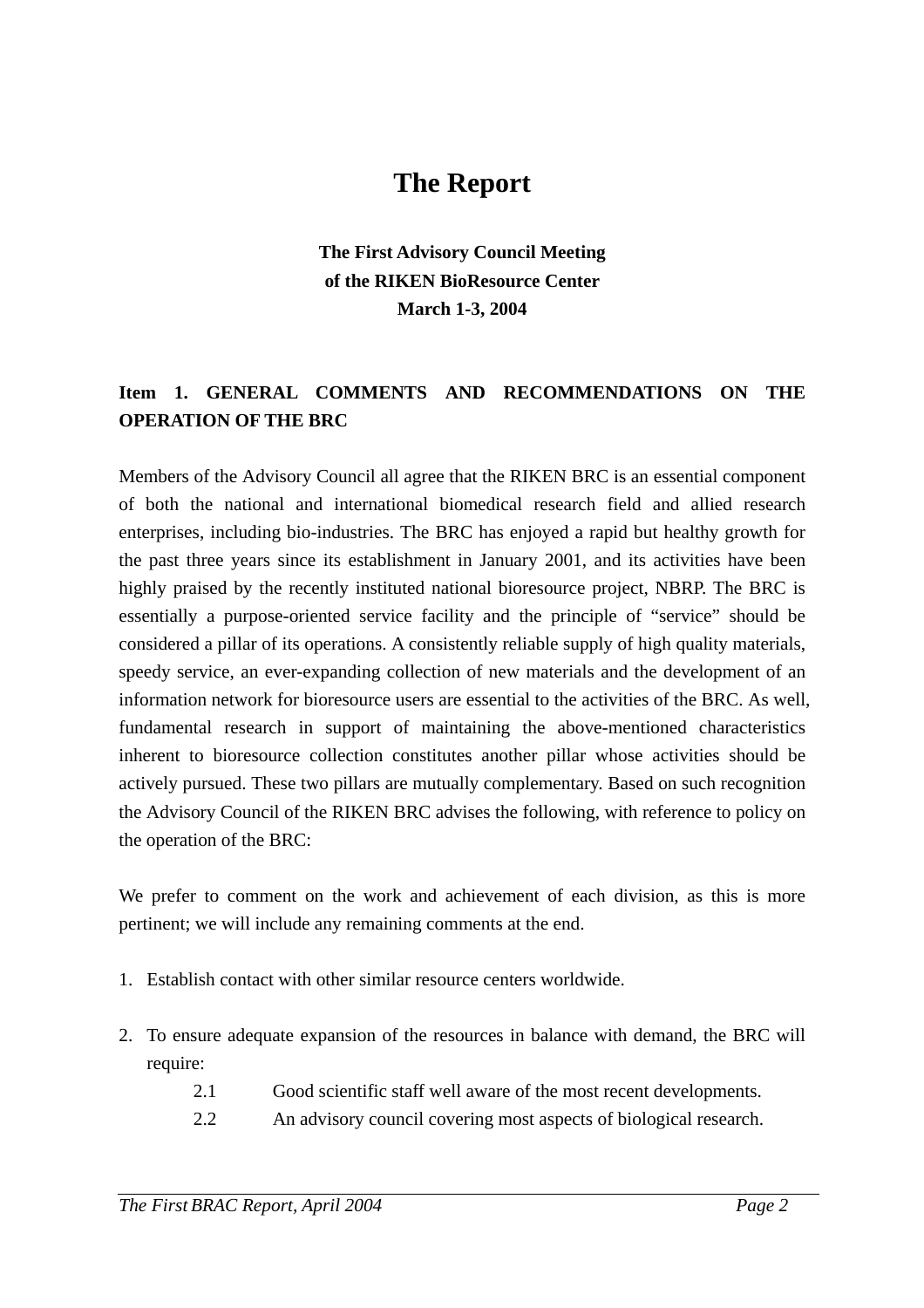- 2.3 An internal council well aware of scientific developments in Japan and most developed countries.
- 3. Establish at an early date an intellectual property office with international competence within the BRC, to deal with the complex and unique issues associated with the handling and transaction of bioresources.
- 4. Secure funding for additional facilities and personnel to ensure sustainable growth as well as efficiently serve the scientific community with high quality bioresources and relevant information while maintaining BRC's three principles that are "Trust", "Sustainability" and "Leadership". We recommend that the BRC moves increasingly toward recovering from the beneficiaries the cost of the services they provide.
- 5. Expand/strengthen services in the following areas:
	- 5.1 Informatics of bioresources
	- 5.2 Public relations and advertising
- 6. Review strategic case for other bioresources, including tissue and DNA repositories of other species, including integrating informatics to underpin these resources.
- 7. Make efforts to increase the value of bioresources as models for biological functions and diseases.
- 8. Encourage the continued development of an active training programmed that enhances the community's ability to utilize and contribute to the resource center.

#### **Item 2. SPECIFIC COMMENTS AND RECOMMENDATIONS TO DIVISIONS ON POLICY AND PRACTICE ON COLLECTION, MAINTENANCE AND DISTRIBUTION OF BIOLOGICAL RESOURCES**

#### **A. Experimental Animal Division**

This division builds on Japan's leading international profile in mouse genetics. It has mainly focused on the archiving of mouse embryos. A very significant number of strains and mutants have been archived and the BRC are to be congratulated for this. Significant efforts have been made to ensure high health status of archived and distributed material. In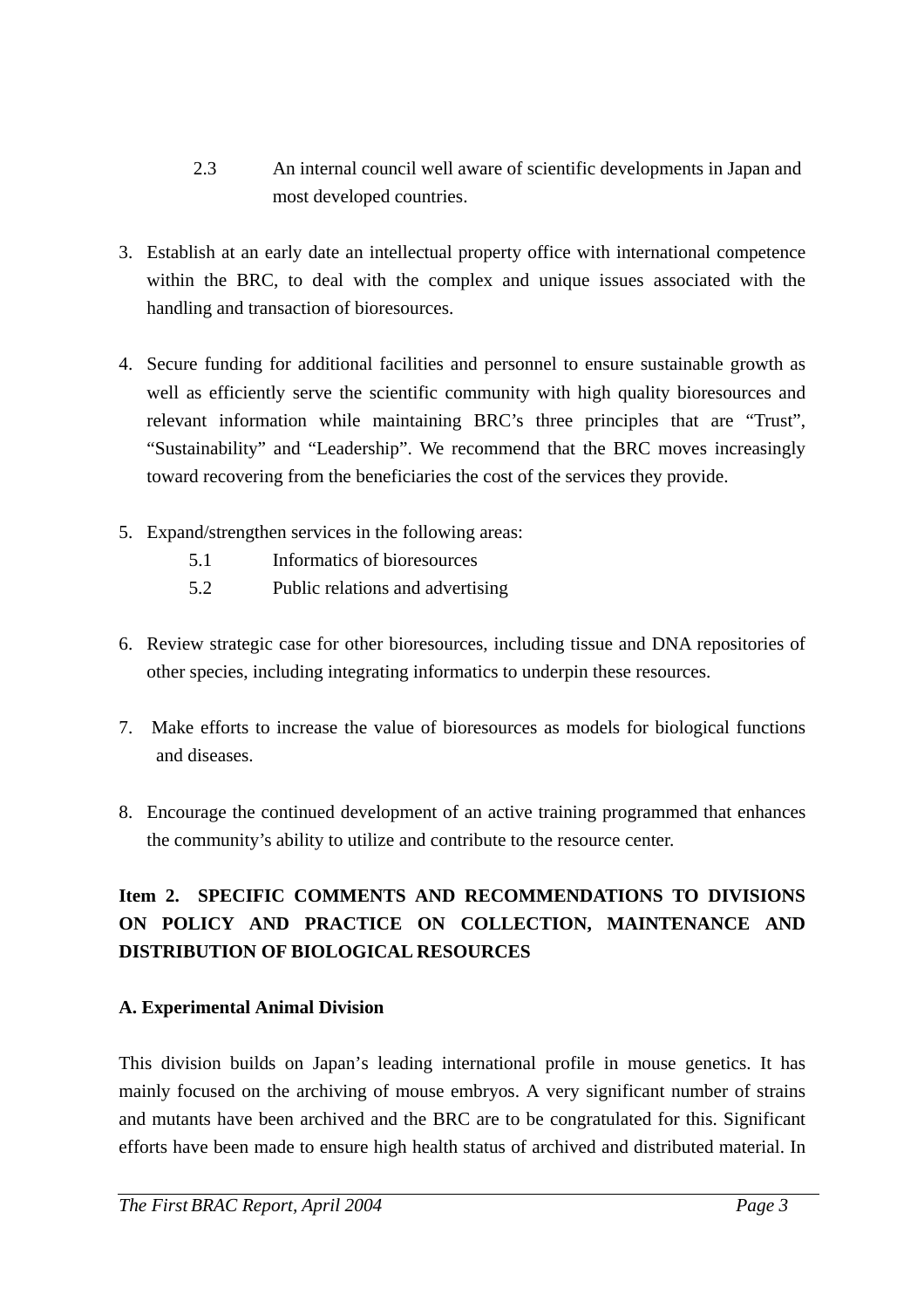addition, quality control through genotyping is in place and significant emphasis is being placed on developing phenotyping platforms to validate lines.

A significant number of lines are archived also as sperm. It was encouraging to hear that there is significant use of IVF for archiving and that its use in other areas was being considered.

Given world-wide efforts to establish a genome-wide targeted mouse mutagenesis resource, it would be advantageous for the BRC to establish a parallel ES resource and to be one of the holders of the genome-wide resource when it is created. Already a large number of knock-outs (KOs) have been archived, yet the corresponding ES cell lines are not available. The BRC would be able to provide mice or embryos from any ES cell line, particularly given the support of the bioresource engineering division.

The underlying data structure on archived lines is relatively simple at this point. However, the development of phenotype ontologies will require the BRC to adopt a more sophisticated approach to the data descriptors for each line archived. It would be valuable for the BRC to become more closely involved with the world-wide developments in the informatics of phenotype vocabularies and ontologies, which themselves are tied to the development of standard operating procedures for phenotype testing. These connections and collaborations will be helped by the move to the site of the RIKEN ENU program, which provides a natural focus for the development of phenotype platforms and ontologies.

Key activity (see below) that is required to complement the ongoing program is training, for examples, on:

- Archiving of embryos and sperm
- Recovery of mice from diverse frozen material e.g. embryos and sperm, which is vital for ensuring the easy and wide dissemination of genetic material – including IVF
- ES cell technology

Others activities that are recommended are:

- Backcrossing knockouts on an inbred background (and better on two) is very useful; even clever
- Maintenance of new mutants collected from the Japanese ENU mutagenesis program as live stock, not in frozen form until they have been roughly characterized. Experience indicates that they will never be thawed back unless they have been characterized, at least roughly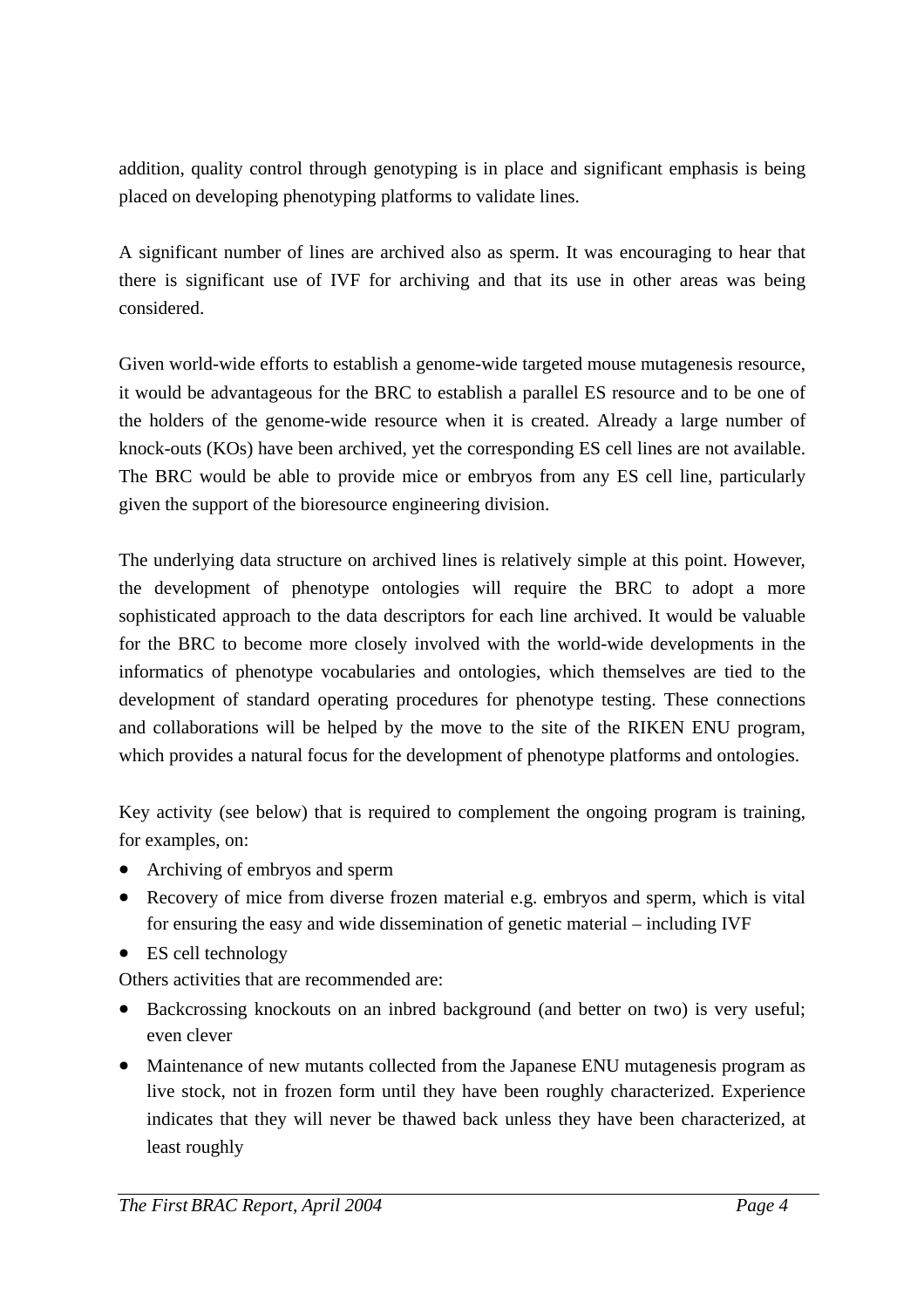#### **B. Experimental Plant Division**

The current program deals with the distribution of plant genetic materials with a strong emphasis on *Arabidopsis*. The choice is based on the size of the research community and on the fact that several genomic resources are being developed in Japan.

The seed bank consists of insertion lines and in future will consist of other transgenic stocks developed in Japan. In addition SACC stock center has been incorporated. The latter is composed of a set of widely available mutants and accessions and a unique collection of Japanese accessions. The first part should serve as a general resource for Japanese scientists. To be of optimal use, the BRC should have a critical look at the composition of this rather old collection of standard lines and add new frequently used materials, which can be obtained from the two *Arabidopsis* stock centers. Examples of additions might be some recombinant inbred line populations, important mutants, reporter lines, etc.

We suggest that as a backup or an exchange item, the BRC may consider making the Japanese accession collection, or a core selection from it, available to the other stock centers when no MTAs are involved. However, this may cause a problem with the other resources. A novel seed resource could be a tilling population linked to a tilling facility. When this is an accession other than from the USA, it will complement international initiatives in this direction. The full-length cDNA clones are a success story because they are unique and fulfill a need of the international community as indicated by the many orders from abroad. With respect to the cell cultures, the need of specific cell cultures, especially in *Arabidopsis*, should be carefully thought out, because such cultures are difficult to make and the scientific community makes use of only a limited set. The choice of the plant group as a center for metabolic analysis should be justified by the need of the plant science community and by the capacity of the group. For specialized determinations this might be better done in collaboration with specialized laboratories for which the BRC can act as mediator. Development as a technology platform is an option that was also implemented by the NASC center for microarrays, but a large investment might be wasted on something that is not used.

Because plant seeds and clones can be stored easily there is no problem in keeping materials that are considered now as mainly archival.

Customers should, and are willing to pay a reasonable fee. Keep in touch with the fees of other stock centers. Full cost recovery will be difficult, especially when overhead and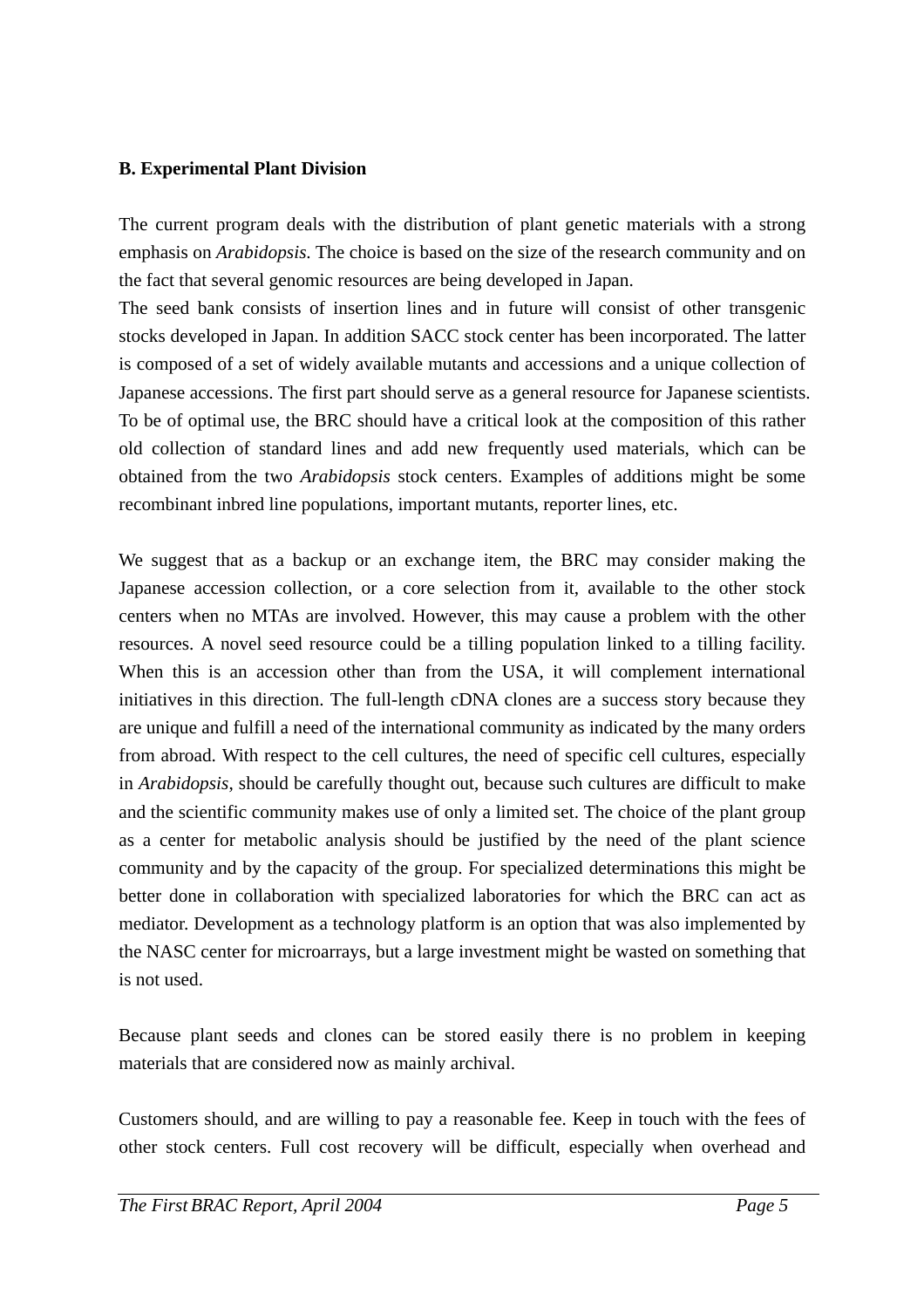research needs are included.

Seeds and DNA stocks can easily be stored elsewhere and having a backup will not be a large investment.

#### **C. Cell Engineering Division**

The BRC management of established cell lines, most of which are human cancer cell lines, is very efficient. Hopefully they will collect more human and cancer cell lines, because there are many useful cell-lines, already or yet to be established.

The stem cell project should receive more emphasis. Regarding stem cell, please refer to Item 3 C.

There are natural synergies between this division and the Experimental Animals Division in terms of the logistics of archiving large genome-wide sets of mutant ES cell lines. There are 866 interesting human cell lines from the viewpoint of genetic diversity in the human population. However, it is important to know the ethic origins of these cell lines. More detailed information should be supplied in this regard.

#### **D. Gene Engineering Division**

Examining the published results by customers can best assess evaluation of the activity. The division tries to do it, showing a list of publications. Although this appears very tedious, we would like to suggest that the BRC as a whole utilizes this kind of objective evaluation system, rather than simply listing the number of distributions. In any case, this should be greatly encouraged and officially supported if possible.

 However, it is necessary to review regularly the value of the resources in the repository. For example, if BAC is more reliable than YAC, any project for YAC may be abandoned.

Regarding promoter banks both from mouse and human DNAs: The division might contemplate beginning to develop a mouse promoter resource. In particular, such a resource of, for example, tissue or stage specific promoters would be valuable for the creation of new cre stocks of mice. Such validated stocks could also be a focus of the creation of a "cre-zoo" by the Experimental Animals division and would be an extremely valuable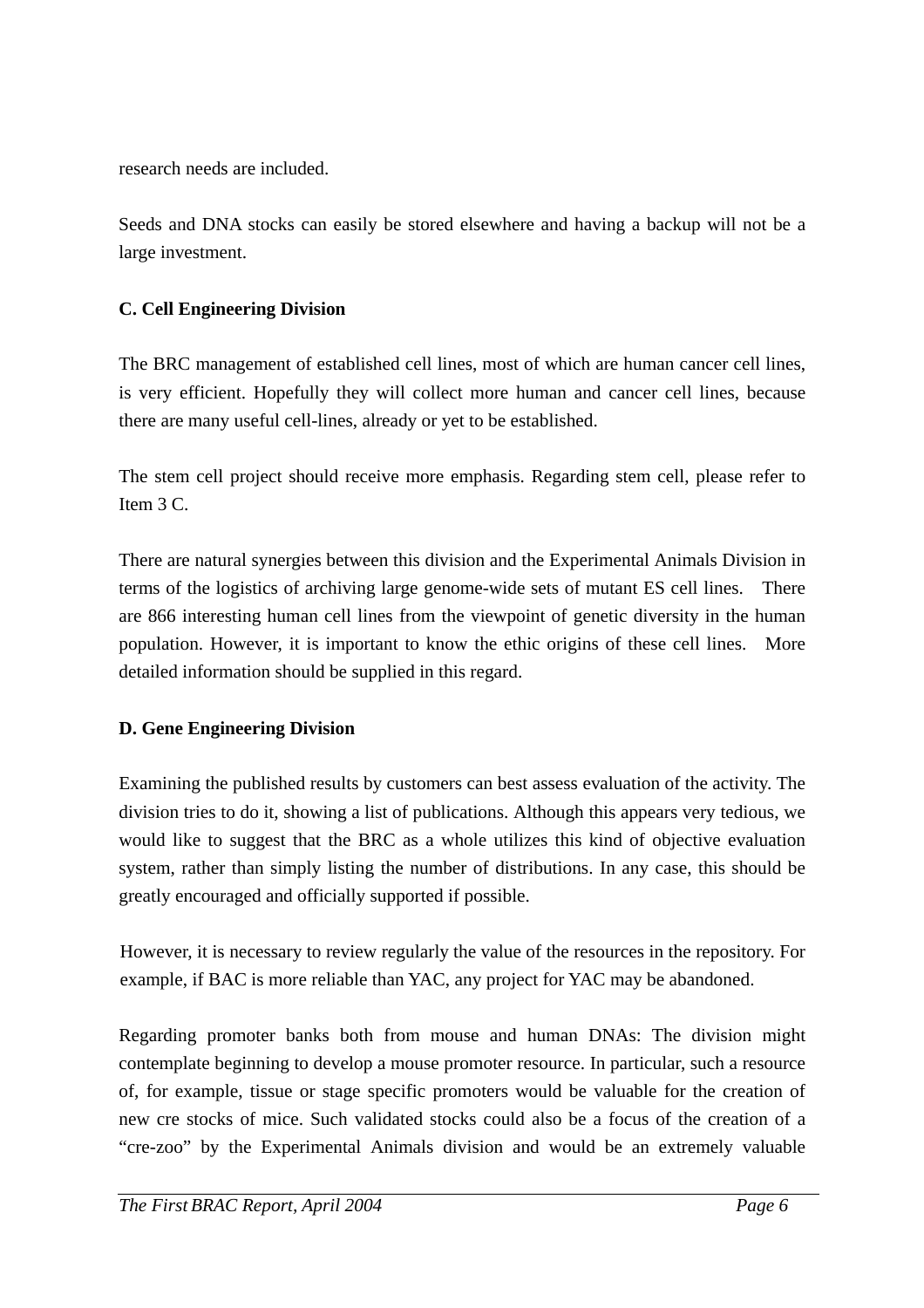resource for the mouse genetics community.

- Development of technology for mutation detection

There should be a point for reflection explain in Gene Engineering Division to make sure that the potential pool of 'clients' is not decreasing or that interest in the resource is not diminishing.

 - High molecular weight DNA samples of several perfectly characterized species might be an interesting addition to the resource given that these are frequently requested by members of the community.

- Regularly checking requests posted by members of the community (for example the mouse community on the mgi-list) might be a good way to be in phase with the needs of the community. This suggestion is not only for this Division but for most of the project managers as well.

#### **E. Bioresource Information Division**

Although this division was recently established strong support is urgently needed for further healthy steady development because it will become very important in the near future.

This division is important particularly when the entire collection in the BRC is to be incomplete in terms of needs of customers. Nevertheless, if the division will develop a service system from which customers can know where the materials they want, the division will play a central role in the BRC activity. It is therefore important to develop such a system not only for the BRC resources but also for resources maintained in any other established resource centers in the world.

It would be valuable for the data of the BRC to be integrated with efforts to provide one-stop shops to search globally for biological resources, e.g. mouse mutants. For example, it would be useful for the BRC to join the International Mutant Strain Resource (IMSR) web site which is hoped will provide easy access to identify the location and availability of any mouse mutant around the world.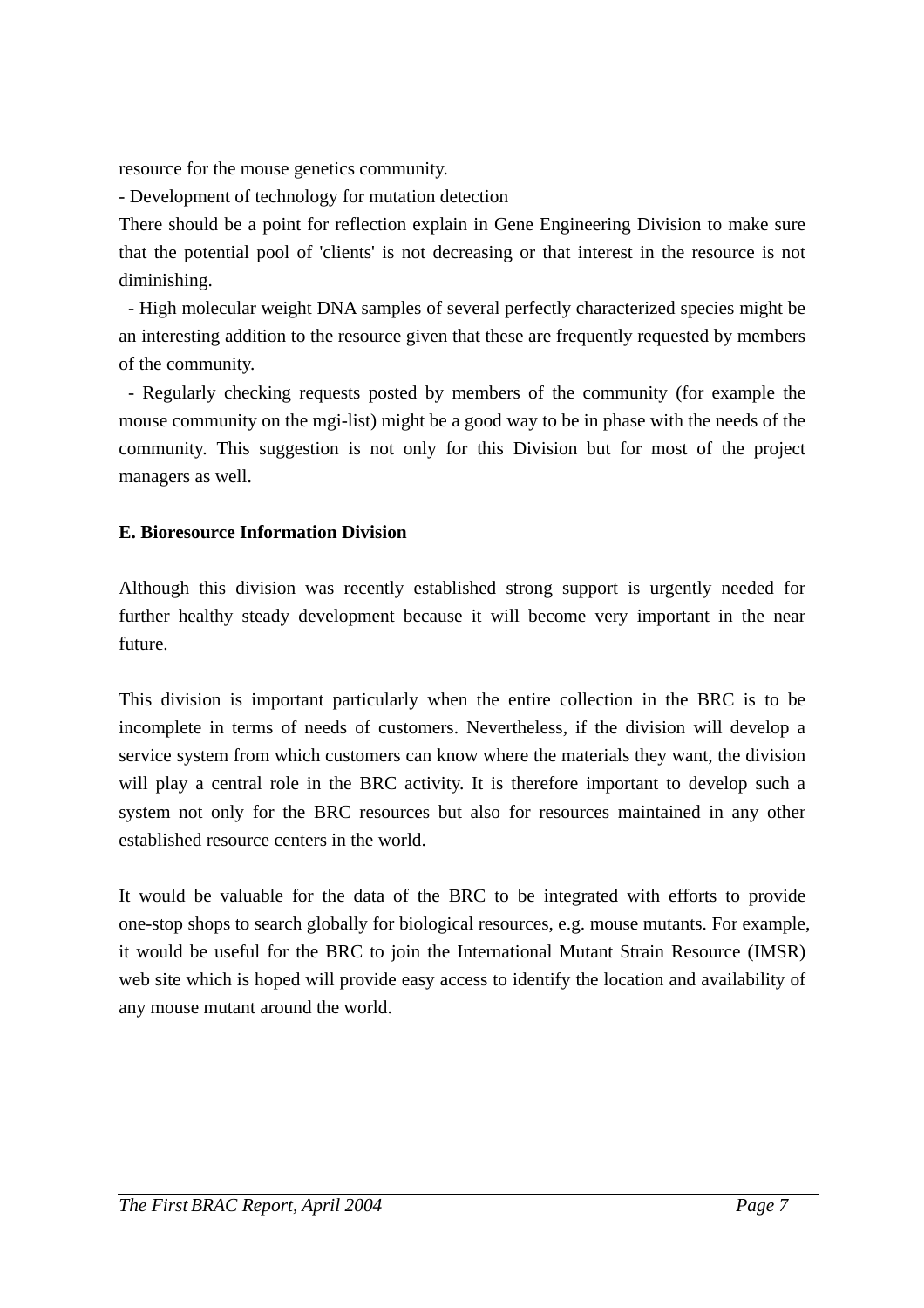#### **Item 3. POLICY AND PRACTICE ON RESEARCH AND DEVELOPMENT: DEVELOPMENT OF NOVEL BIOLOGICAL RESOURCES, DEVELOPMENT OF TECHNOLOGIES FOR EFFICIENT COLLECTION, MAINTENANCE AND DISTRIBUTION OF BIOLOGICAL RESOURCES AND RESEARCH ON BASIC CHARACTERISTICS OF BIOLOGICAL RESOURCES**

#### **A. Experimental Animal Division**

The division appears to be making useful connections with other divisions that sustain its research and development. In particular, good progress has been made in the development of phenotyping/testing technologies and this will be further sustained through increasing interactions with the RIKEN ENU program. As discussed above, one area that the division could place more emphasis is in the development of ontologies – and here, working with the ENU team, the division could make a significant contribution to the world-wide effort in ontology development.

It is hoped that more rodents related to genus *Mus*, e.g. rats, are collected, preserved and distributed. In doing that, basic research for taxonomic classification must be simultaneously carried out.

Mice have been extensively checked on a DNA level together with behavioral testings. Very recently importance of proteomic analysis was recognized with a particular reference to evaluation of phenotypic changes, brain shows characteristic alteration of proteins expressed for example, in between human and chimpanzee. In this connection with behavioral alteration proteomics analysis may provide important information.

#### **B. Experimental Plant Division**

A good description of the materials such as with newly collected accessions should be made. These should be genotyped with a set of standard markers – try to decide on these markers internationally.

For plant resources, it should be carefully evaluated whether new technologies in the materials are required since the Japanese research community is generating these. The development of genomic tools (insertion lines, tilling populations) for other plant species might be an interesting goal for the BRC but any project of this type is large and probably will need considerable extra resources and needs discussion case by case by the plant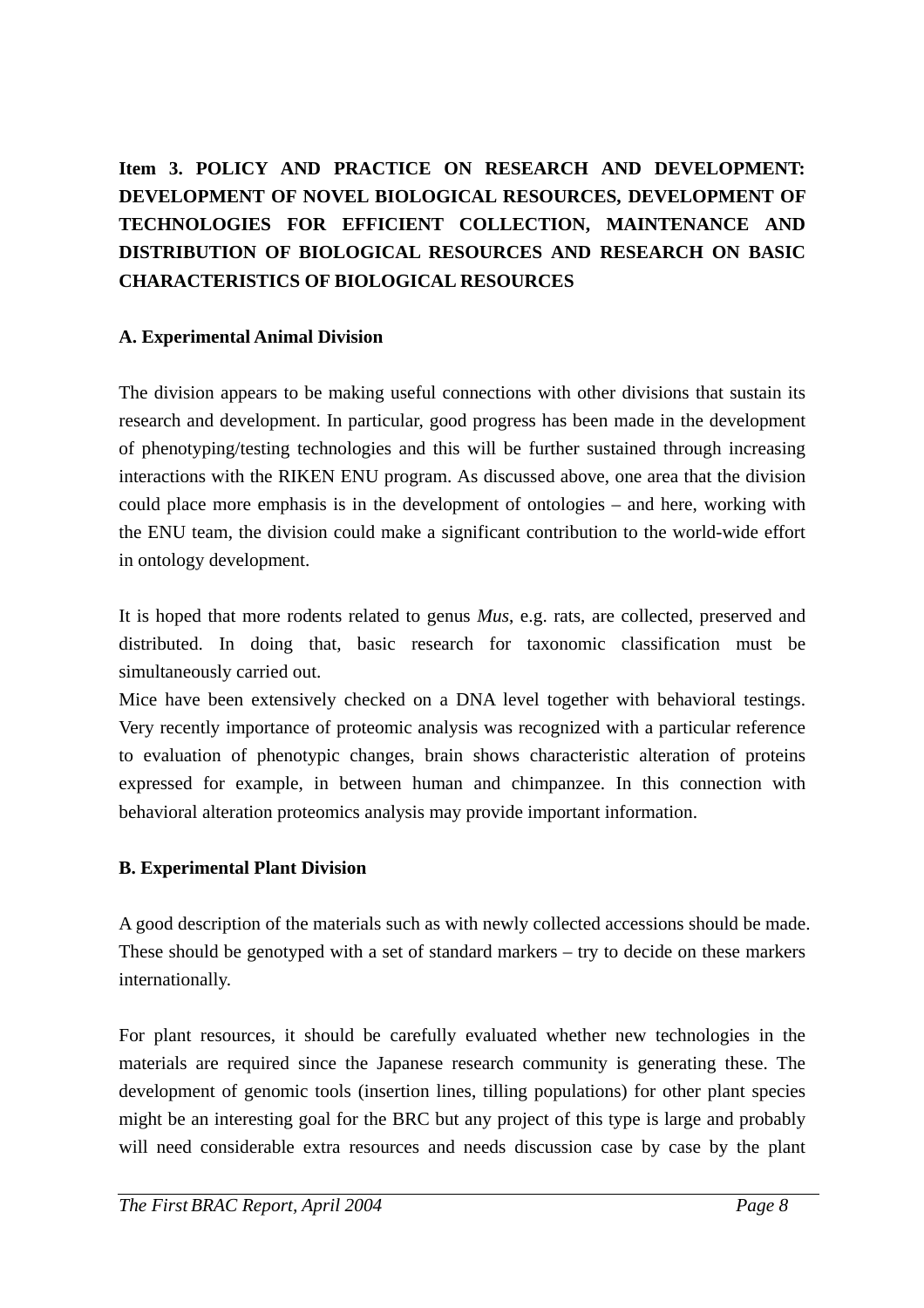science community. The example of *Arabidopsis* might work for other plant species also and therefore the BRC has a role to play in initiating such projects.

It is questionable how much the BRC should invest in new phenotyping technology including metabolomics and expression analysis except for the characterization of their own materials in view of the capacities elsewhere in Japan. However, if the community feels the need this type of research can be initiated.

Adopting other plant species is an option but especially for species which require more space an agricultural institute might be more appropriate.

#### **C. Cell Engineering Division**

Stem cell is an important and hot area and should be focused as the Cell Division, including hematopoietic stem cells. The project proposed at the meeting is exciting and it contains both biological and practical significance. We have high hopes for this project. The division should think about the opportunities to develop new mouse ES stem cell lines that could be made widely available to the rest of the community.

#### **D. Gene Engineering Division**

See above Item 2 D.

#### **E. Bioresource Information Division**

Highly original studies on animal behavior. The use of ontologies to define mutant phenotype will be increasingly important and this division will need to be alert to the development of phenotype ontologies. We suggest that the division is introduced to and plays a role in the world-wide effort to develop phenotype ontologies for the mouse.

#### **F. Bioresource Engineering Division**

It is encouraging to see active development in the areas of embryo cryopreservation, sperm freezing and nuclear transfer. The developments in the use of frozen sperm and microinsemination are particularly interesting and exciting. Excellent including somatic cell cloning.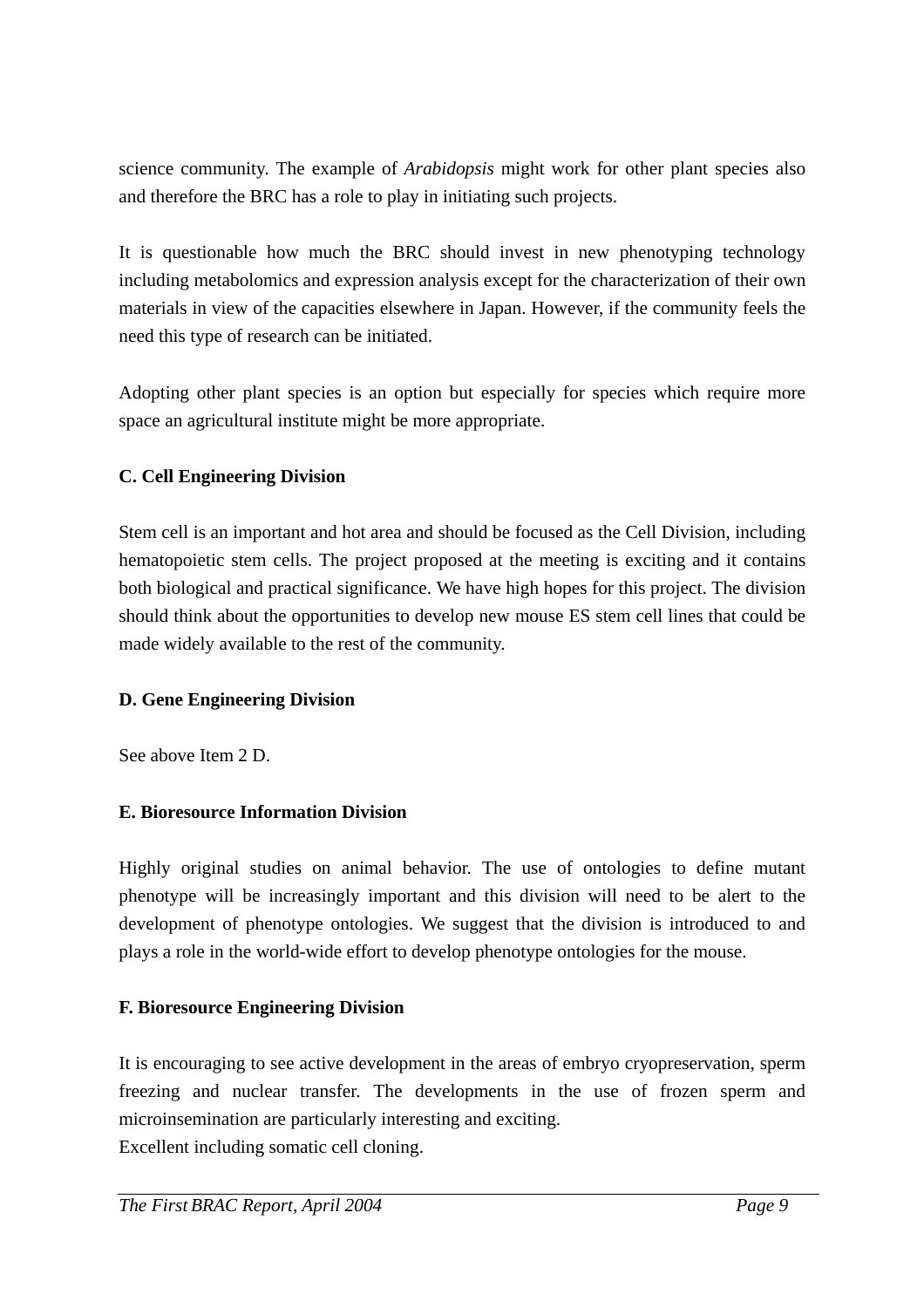#### **G. Technology and Development Team for Mammalian Cellular Dynamics**

Very nice; mutation assays and promoter-banking are exciting and very promising. It is certainly useful to have a team that can make a contribution to the development and application of genetic and genomics resources, such as new EST sets and BAC libraries.

This Team achieved important contributions to developmental biology and mouse genetics. In developmental biology they have used GFP-labeling for cell lineage study and found that estrogen-related receptor  $\beta$  (ERP  $\beta$ ) plays an important role in PGC function, though its natural ligand has not been identified. Their approach to mouse genetic is unique in that Asian wild-derived mice, collected by Dr. Moriwaki, Director of the BRC, have been used. These studies may contribute to our understanding of laboratory mice as well as the evolution of rodents.

ES cell project is exciting.

The MSM/MS library is very interesting in mouse genetics and oncology.

#### **H. Subteam for BioSignal Integration**

This Subteam demonstrated their results on genetically manipulated mice of NF-κB, TNF, RELA and C-REL. Because signal transduction is most important in understanding cellular functions, and thereby most competitive, this group should be advised and evaluated by experts for future programs.

The goals of this Subteam seem very ambitious, and perhaps a bit too much. There are clearly potentially interesting projects developing using both RNAi and KO approaches in gene function. However, it was not clear from the presentation how the balance has been made between technical development and the work on NF-κB and RelA. In addition, it should have been more clearly demonstrated what specific biological questions are being asked. Given the size of the Subteam, it is recommended that a clear plan and focus should be developed for the future.

#### **I. Subteam for Manipulation of Cell Fate**

This Subteam is doing three different studies, telomere, stem cell plasticity and HIV vector. The presentation was rather superficial. The program should have its main focus and depth.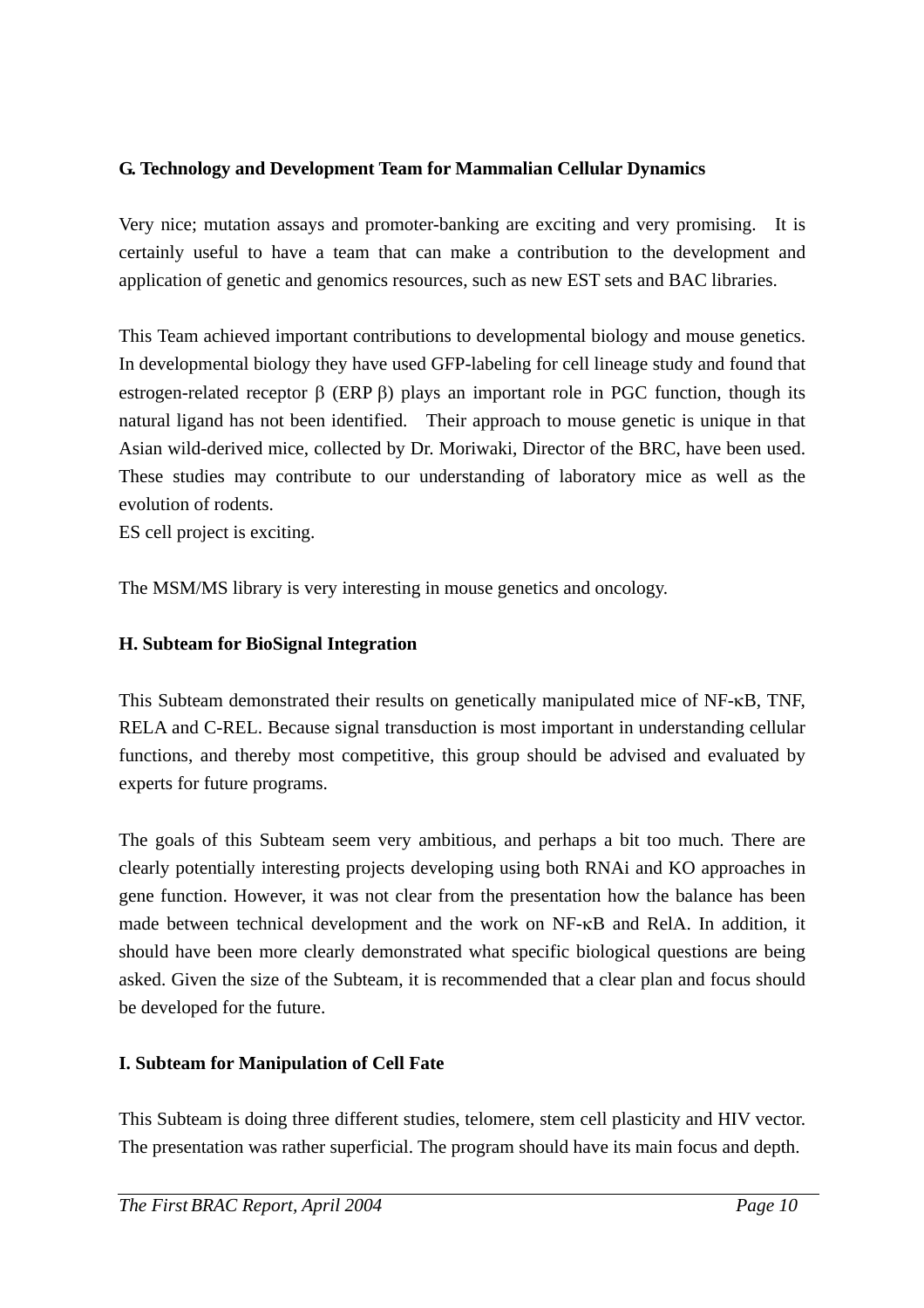This Subteam focused on the cell fate of stem cells when returned to an in-vivo situation. The data on telomere, mesenchymal differentiation and lentivirus vectors are generally well conducted. All may contribute to future clinical applications. Collaboration with other RIKEN institutes, in particular RIKEN Institute of Developmental Biology in Kobe, would be important for future studies.

#### **Item 4**. **POLICY AND PRACTICE ON TECHNOLOGY TRANSFER AND EDUCATION**

It is important that major international resource centers have a very active program of disseminating expertise that enhances the community's ability to both utilize and contribute to the archives. It will be important to provide courses on:

- archiving of embryos and sperm
- recovery of mice from diverse frozen material, e.g., embryos and sperm, which is vital for ensuring the easy and wide dissemination of genetic material – including IVF ES cell technology

Education provides an excellent link with the customers and will help the proper use of the materials distributed by the BRC. In general, advance training courses are important and useful because they will help especially young researchers to get an overview of the field, they will meet colleagues and scientists from other labs etc. Although training courses may be time consuming, they could be beneficial not only for Japanese, but for foreign researchers, especially those from East Asian nations.

In addition the concept of open laboratories should be considered, where researchers from different research fields work together under continuing collaboration and information exchange. This would also be helpful for efficient education. Of course this should be done by other scientists and the training should pay a cost-covering fee if possible when no central organization pays for it.

#### **Item 5. INTERNATIONAL COLLABORATION**

It is clear that if the BRC is to be successful that it must engage with the international community and integrates its effort not only with that of other resource centers but also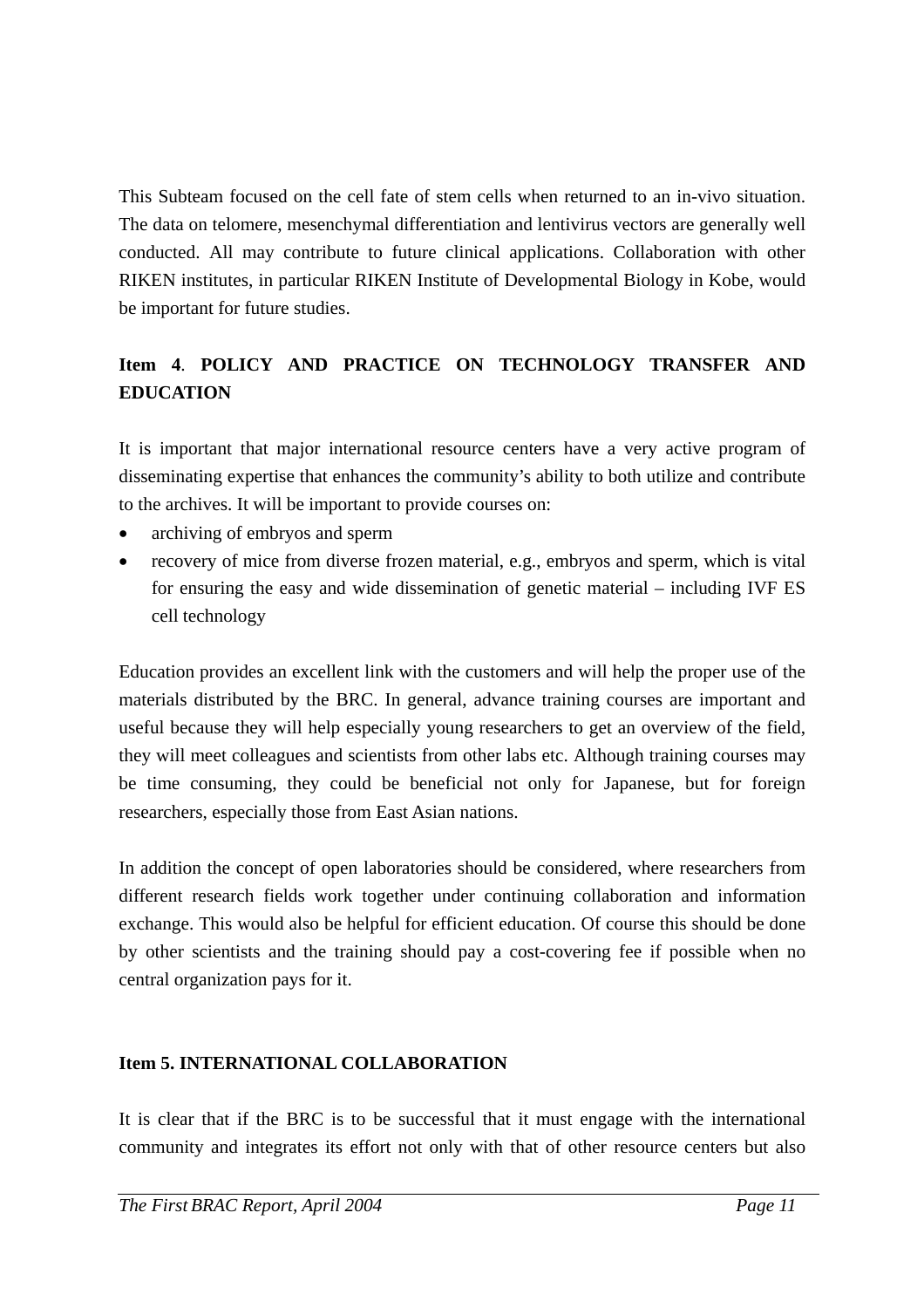with the key scientific development that are emerging in the field. In this regard, it is important that the BRC:

- engage in dialogue with other resources centers over the integration of dissemination of data, ensuring that the wider community has easy access to the availability of resources worldwide
- focus on key scientific developments that may impinge upon its resourcing strategy e.g. take account of international developments in large-scale targeted mouse mutagenesis that will transform the nature of mouse genetic resources and that will require new thinking on the nature of resource collections in mouse genetics, for instance, the archiving of large sets of ES cell lines
- consider the bioinformatics issues that will emerge from the demand for better descriptors of archived material e.g. improved and more robust descriptions of phenotypes through the emerging ontologies that will improve the richness and searchability of the resources offered

In addition, close international contacts provide an important variety of other advantages including:

- a timely appreciation of developments in archiving technologies
- benchmarks for assessing practice at the BRC
- identification of opportunities to fill niches not occupied by other resource centers

The BRC should position itself as one of the world's principal repositories of biological resources. It should have strong interactions with equivalent institutions around the world and consider mirroring collections, sharing know how and seeking to complement expertise on an international scale. In addition, the BRC might seek to foster the creation of one or more mirror sites within its sphere of international influence with a view to helping make biological resources more available in developing countries. Such a mission could also be a joint venture with one or more resource centers.

The AC strongly recommends that the BRC coordinates its collection building and what it distributes with the two other *Arabidopsis* stock centers. For bioinformatics coordination should be done with TAIR as much as possible. This will make the position of the BRC as one of the three leading *Arabidopsis* stock centers clearer.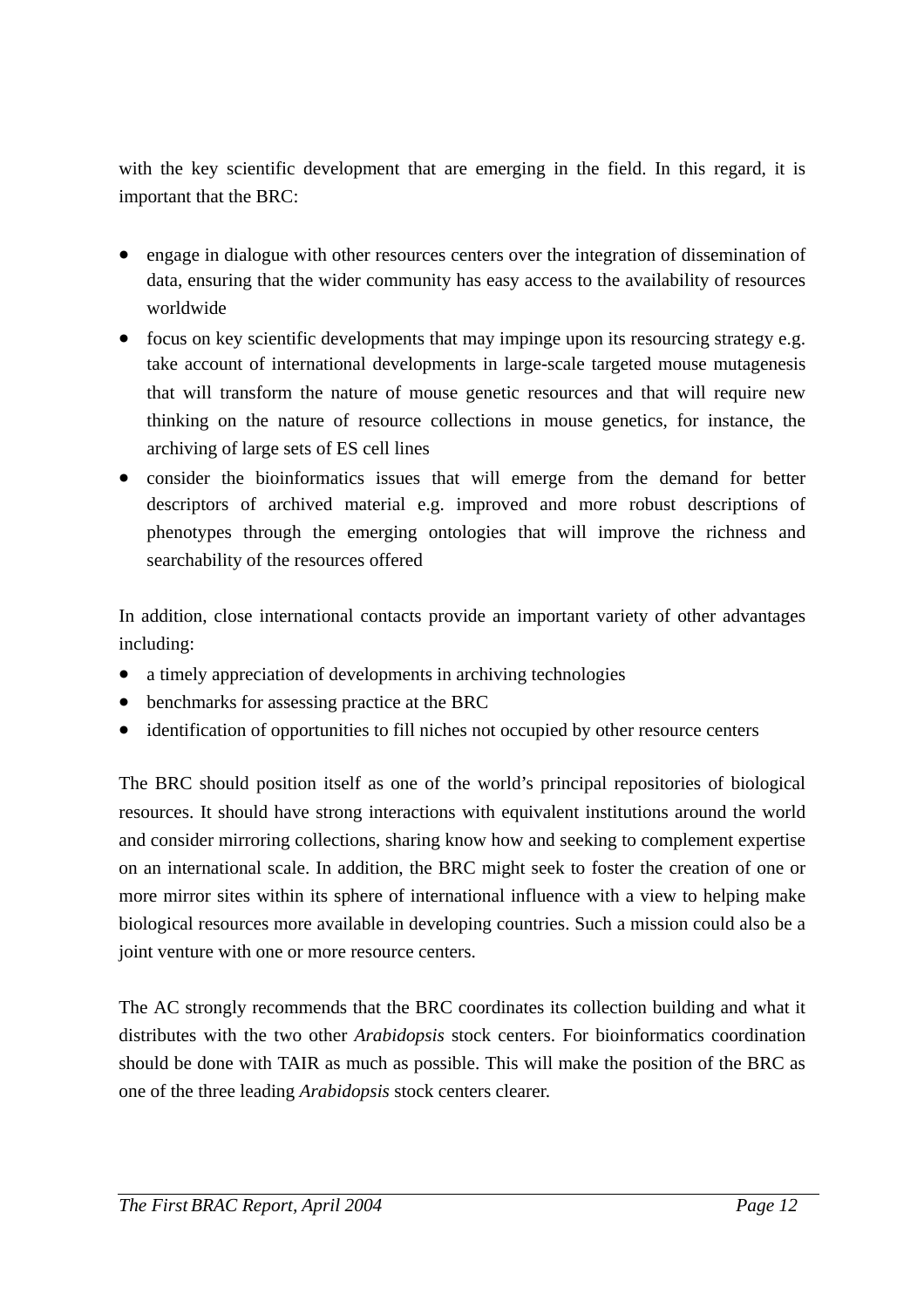#### **Item 6. RECOGNITION AND SUPPORT FROM THE SCIENTIFIC COMMUNITY**

The most important means of interacting with the scientific community is through a highly informative and regularly maintained web site where the catalogue should be easily available. By backing this up with prompt and reliable service, the BRC can be confident of general support and recognition.

Additional steps to consider are (a) expanding web-site activities with multiple external links, (b) providing a system to answer email queries, and (c) a phone center staffed to answer technical questions regarding use and availability of resources.

In order to promote recognition and support it should be important to let scientific community know by uniqueness of BRC in its activities including development of new methodology. BRC also should endeavor to gain socially prestigious reputation. For this purpose, we recommend opening an office for public relations and exchange of information with not only scientists but citizens. In addition to opening of office and periodic publication, periodic opening of facilities which can be opened and open lecture meeting are thought to be efficient and meaningful to keep good and healthy public relations.

Recognition and support will come from an efficient service that provides high quality reagents that are in demand from the community. This will partly come through excellent promotional material including an attractive and information-rich web site as well as through more traditional routes. The value of a glossy brochure that can be distributed at meetings and conferences should not be underestimated.

#### **Item 7. EVALUATION SYSTEM OF BRC AND ITS STAFF**

The BRC should organize and establish a strong evaluation committee consisting of BRC members and outside members with wide-scope and high discernment. The committee should be organized by an independent chairman appointed by RIKEN.

Evaluation through this regular external review should assess the productivity of the service by and large and not, for example, publication output. Productivity should be measured by a number of criteria including:

- 1. Uptake of resources by the community
- 2. Some assessment from the user community of the value, quality and efficiency of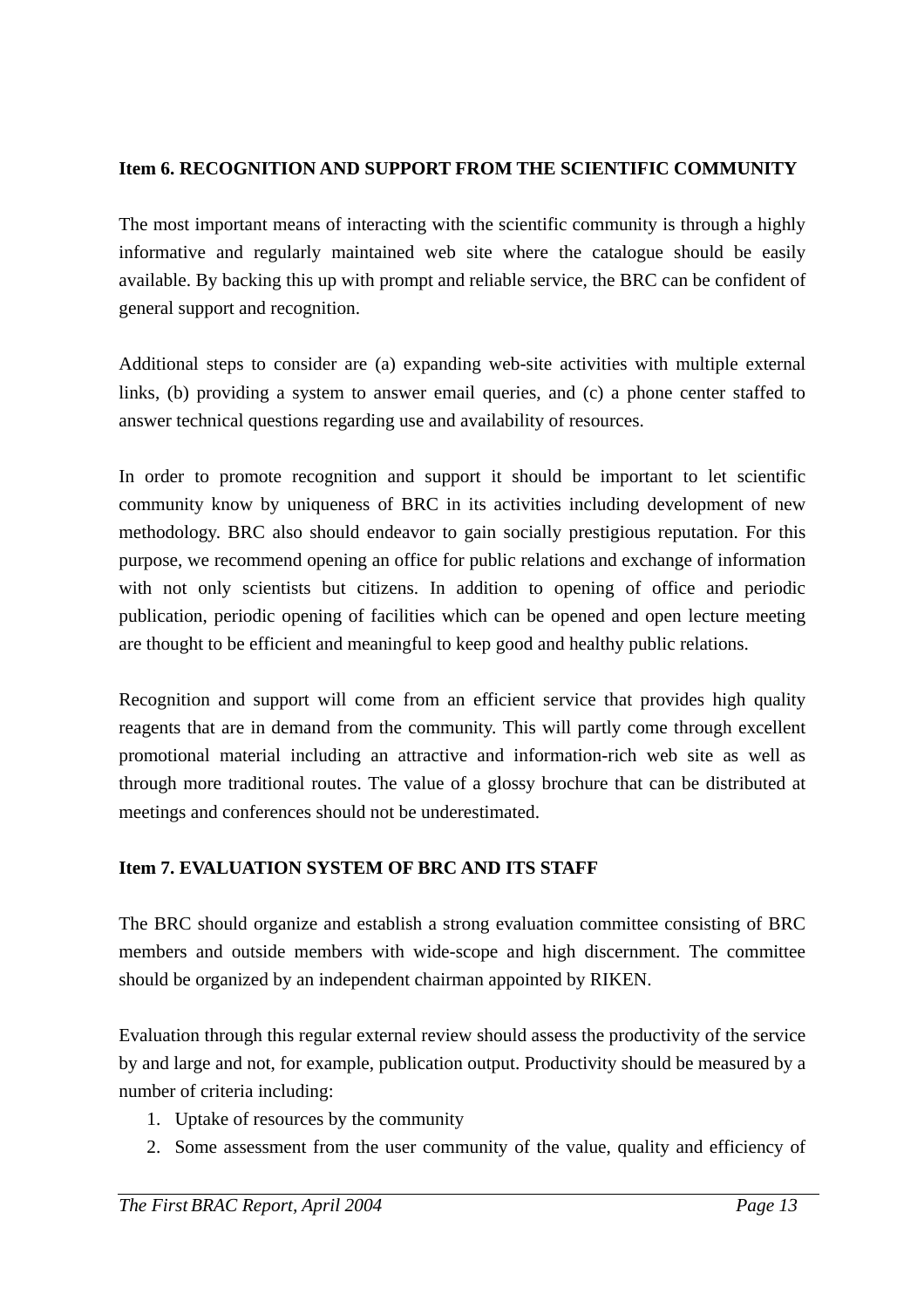the services provided

3. The quality of strategic insight into resource provision including the tuning of the resource portfolio and the timely development of new resources

Some component of this review should include how well the BRC has adopted or developed new techniques or procedures that have had a significant impact upon the operation of the BRC and possibly other resource centers.

#### **Item 8. BIOLOGICAL RESOURCES WITH PATENT, INTELLECTUAL PROPERTY RIGHTS, REACH-THROUGH RIGHT AND OTHER PROPRIETARY RIGHTS**

It is essential to set up a small office for handling IP issues. The aim must be to keep procedures as simple as possible while safeguarding individual interests. In general, such procedures are well worked out around the world and a standardized approach to this with equivalent institutions and centers is desirable.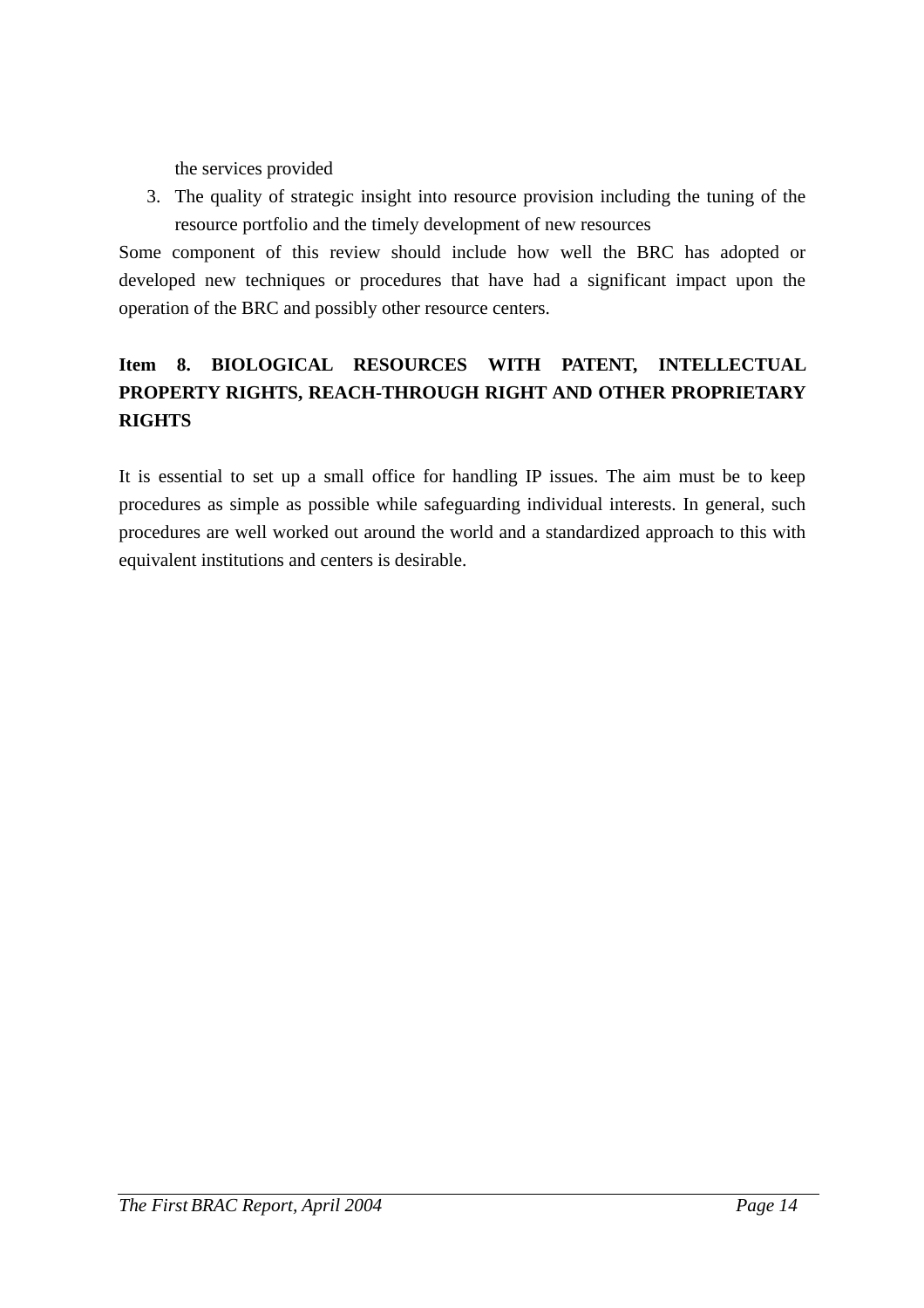## **Appendix 1**



#### **The First Advisory Council Meeting of the RIKEN BioResource Center March 1-3, 2004**

#### **AGENDA**

#### **RIKEN TSUKUBA INSTITUTE & OKURA FRONTIER HOTEL TSUKUBA**

|                                | Monday, March 1 | $1st$ day                                                         |  |  |
|--------------------------------|-----------------|-------------------------------------------------------------------|--|--|
| 9 30                           |                 | Leave Hotel by Microbus to RIKEN                                  |  |  |
| <b>RIKEN TSUKUBA INSTITUTE</b> |                 |                                                                   |  |  |
| 10:00                          | 10:15           | Greetings                                                         |  |  |
|                                |                 | Director of RIKEN Tsukuba Institute: Dr. Kazuo MORIWAKI           |  |  |
| 10:15                          | 10:25           | Opening remarks                                                   |  |  |
|                                |                 | <b>Executive Director of RIKEN: Dr. Tomoya OGAWA</b>              |  |  |
| 10:25                          | 10:30           | Nomination of chairperson                                         |  |  |
|                                |                 | Adoption of the Draft Agenda                                      |  |  |
| 10:30                          | 11:00           | Logistics of the meeting                                          |  |  |
|                                |                 | Dr. Yoshitaka NAGAI                                               |  |  |
| 11:00                          | 12:30           | Overview of BRC                                                   |  |  |
|                                |                 | Director of RIKEN BioResource Center: Dr. Kazuo MORIWAKI          |  |  |
|                                |                 | Overall activities of BRC                                         |  |  |
|                                |                 | <b>Head of Department of Biological Systems: Dr. Yuichi OBATA</b> |  |  |
| 12:30                          | 13:30           | Lunch at BioResource Center 1F 103,105                            |  |  |
| 13:30                          | 16:30           | Activities of each Division                                       |  |  |
| 13:30                          | 14:00           | <b>Experimental Animal Division</b>                               |  |  |
|                                |                 | Dr. Yuichi OBATA                                                  |  |  |
| 14:00                          | 14:30           | <b>Experimental Plant Division</b>                                |  |  |
|                                |                 | Dr. Masatomo KOBAYASHI                                            |  |  |
| 14:30                          | 15:00           | <b>Cell Engineering Division</b>                                  |  |  |
|                                |                 | Dr. Yukio NAKAMURA                                                |  |  |
| 15:00                          | 15:30           | Coffee break                                                      |  |  |
| 15:30                          | 16:00           | <b>Gene Engineering Division</b>                                  |  |  |

*Dr. Kazunari K.YOKOYAMA*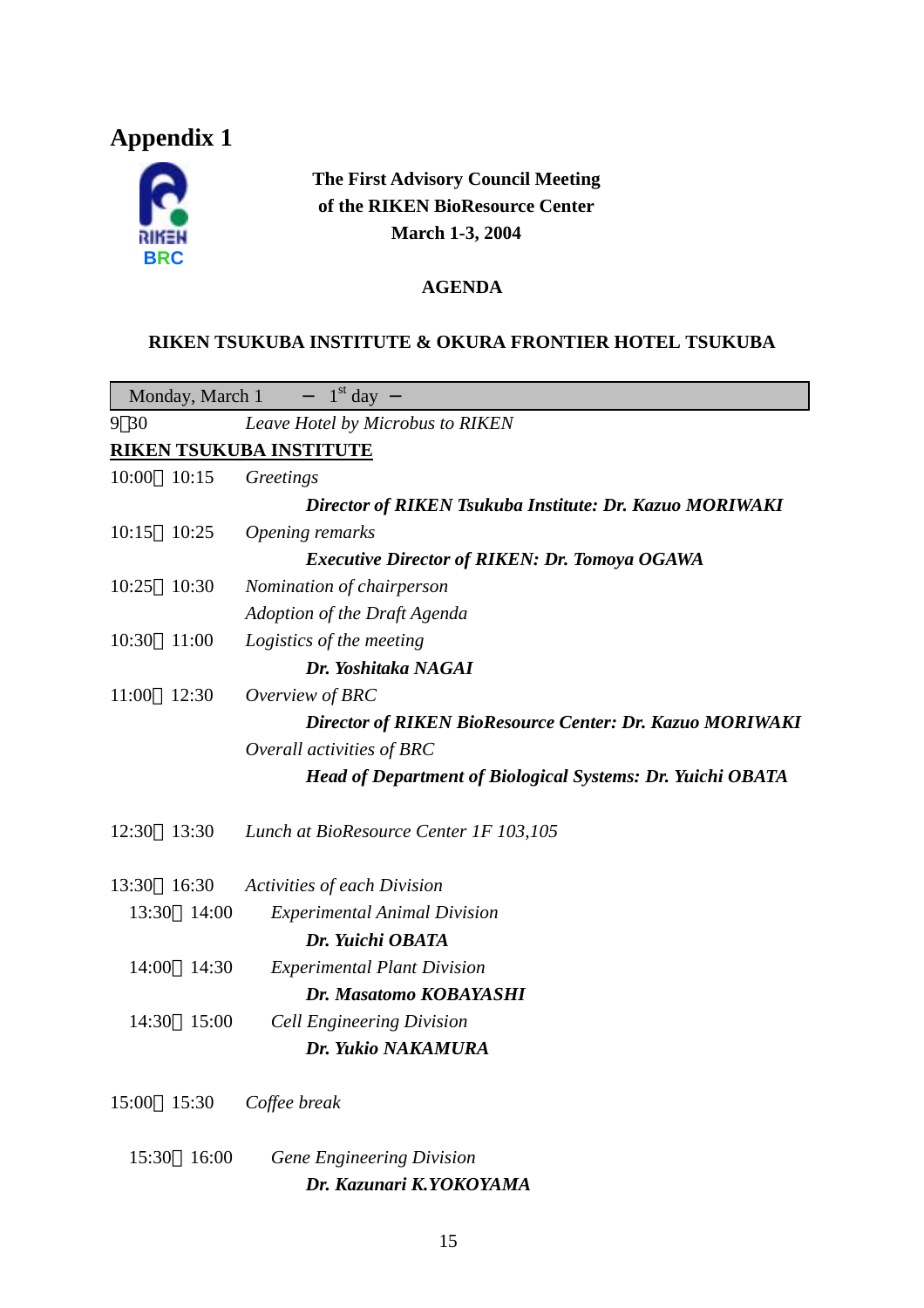|       | 16:00 16:30 | <b>Bioresource Information Division</b> |
|-------|-------------|-----------------------------------------|
|       |             | Dr. Kaoru FUKAMI                        |
|       |             | $16:30$ $17:00$ General discussion      |
|       |             |                                         |
| 17:00 |             | Leave RIKEN by Microbus to Hotel        |

#### **Room "YUBAE" (HOTEL Annex 2nd Floor)**

20:00 24 00 *P.C. equipment & coffee available* 

| $2nd$ day<br>Tuesday, March 2               |                                                       |  |  |  |
|---------------------------------------------|-------------------------------------------------------|--|--|--|
| 30<br>9<br>Leave Hotel by Microbus to RIKEN |                                                       |  |  |  |
|                                             | <b>RIKEN TSUKUBA INSTITUTE</b>                        |  |  |  |
| 10:00<br>12:00                              | Activities of Division and Teams                      |  |  |  |
| 10:00<br>10:30                              | <b>Bioresource Engineering Division</b>               |  |  |  |
|                                             | Dr. Atsuo OGURA                                       |  |  |  |
| 10:30<br>11:00                              | Technology and Development Team                       |  |  |  |
|                                             | for Mammalian Cellular Dynamics                       |  |  |  |
|                                             | Dr. Kuniya ABE                                        |  |  |  |
| 11:00<br>11:30                              | Technology and Development Team for BioSignal Program |  |  |  |
|                                             | Subteam for BioSignal Intergration                    |  |  |  |
|                                             | Dr. Takahiro DOI                                      |  |  |  |
| 11:30<br>12:00                              | Technology and Development Team for BioSignal Program |  |  |  |
|                                             | Subteam for Manipulation of Cell Fate                 |  |  |  |
| Dr. Hiroyuki MIYOSHI                        |                                                       |  |  |  |
| 12:00<br>12:30                              | General discussion                                    |  |  |  |
|                                             |                                                       |  |  |  |
| 12:30<br>13:30                              | Lunch at BioResource Center 1F 103,105                |  |  |  |
|                                             |                                                       |  |  |  |
| 13:30<br>15:15                              | Laboratory Visit                                      |  |  |  |
|                                             | <b>Facilities of the RIKEN BRC</b>                    |  |  |  |
|                                             |                                                       |  |  |  |
| 15:15                                       | Leave RIKEN by Microbus to Hotel                      |  |  |  |
|                                             | nd                                                    |  |  |  |

#### **Room "YUBAE" (HOTEL Annex 2nd Floor)**

16:00 18:00 *Preparation of Council Report : Advisory Council Members only*

#### **Room "YUBAE" (HOTEL Annex 2nd Floor)**

- 20:00 24 00 *P.C. equipment & coffee available*
- 22:00 *Submit comments and recommendations to Mr. Yamada*